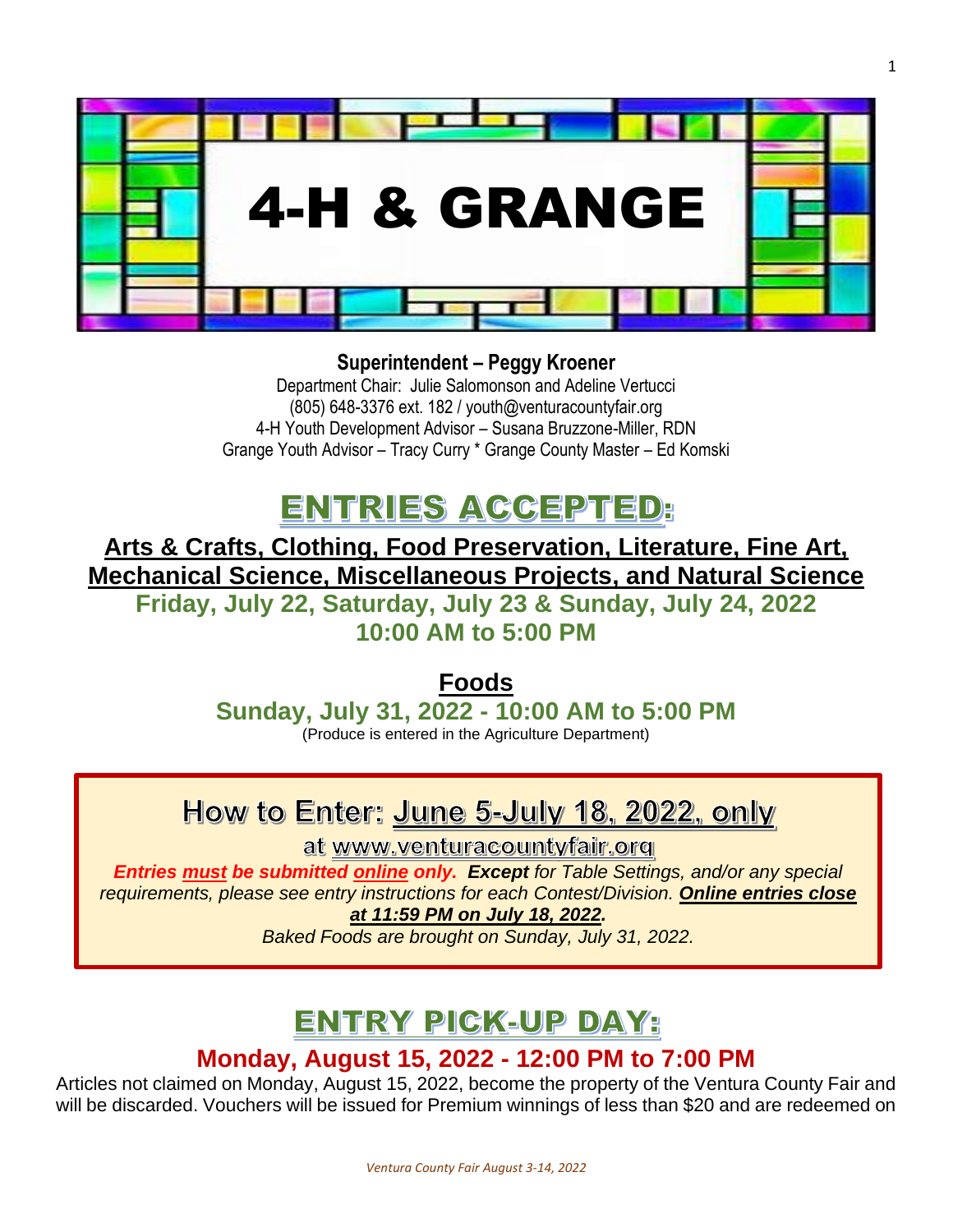Monday, August 15, 2022, between 12:00 PM and 7:00 PM at the Fair Administration Office Ticket Window. *Vouchers expire on October 28, 2022, and will not be redeemed after this date.*

## **TABLE SETTINGS**

### **Sunday, July 31, 2022 - 10:00 AM to 4:00 PM**

Reservations accepted July 18-24, 2022. Email Peggy Kroener, Superintendent at [youth@venturacountyfair.org,](mailto:youth@venturacountyfair.org) include Club name and email contact. Confirmation will be by return email. No phone reservations will be accepted. Limit 2 tables per Club.

### **4-H YOUTH**

4-H Youth Development Programs are non-traditional, voluntary educational programs operated under the auspices of the University of California Cooperative Extension and the United States Department of Agriculture. The County of Ventura is a third partner in the venture, providing funds for staff support and facilities. In Ventura County, 4-H serves its members via community clubs, after-school 4-H programs and other special programs. 4-H membership is open to all youth eligible for entrance into Kindergarten through December 31st of the year in which they turn 19 years of age. The projects exhibited at the Ventura County Fair are the results of members' efforts under the supervision of adult volunteers. For additional information on the 4-H Youth Development Program in Ventura County, and to learn how you can join or become a volunteer, please contact the 4-H Office at (805) 525-9293.

### **GRANGE YOUTH**

Grange is the oldest National Family Organization dedicated to Agriculture and Community Involvement. Programs, projects, and activities of each Grange reflect the interest and talents of its members. The Grange Youth program focuses on accomplishments in helping reach individual goals. The mission of the California State Grange is to support the family and community through leadership, youth, and family programs, assist in educating the public on the role of agriculture in today's world and promote the proper use of natural resources. Youth members may exhibit until the end of the calendar year in which they reach age 19.

### **4-H/GRANGE DEPARTMENT RULES**

- 1. Exhibitors must be currently enrolled in the organization of choice.
- 2. Unless specified, there are no quantity limitations.
- 3. All entries must be prepared by the Exhibitor and completed within 1 year prior to the opening of the Fair.
- 4. Projects eligible for the 2020/2021 Fairs should be entered in Open Youth categories as eligible and will be for display only.
- 5. Exhibitor is responsible for any special display cases. Please call for space available (805) 648- 3376 extension 182 or emailing youth@venturacountyfair.org before July 12, 2022.
- 6. Projects made as a school assignment should be entered in Open Youth Divisions.
- 7. Projects made on your own exhibiting skills learned in a project must be entered in 4-H/Grange as evidence of extended learning.
- 8. Display of work should represent standard display procedures learned within a project.
- 9. Only one version of a photograph may be entered for evaluation.
- 10.Premiums will be awarded in Junior, Intermediate and Advanced areas only.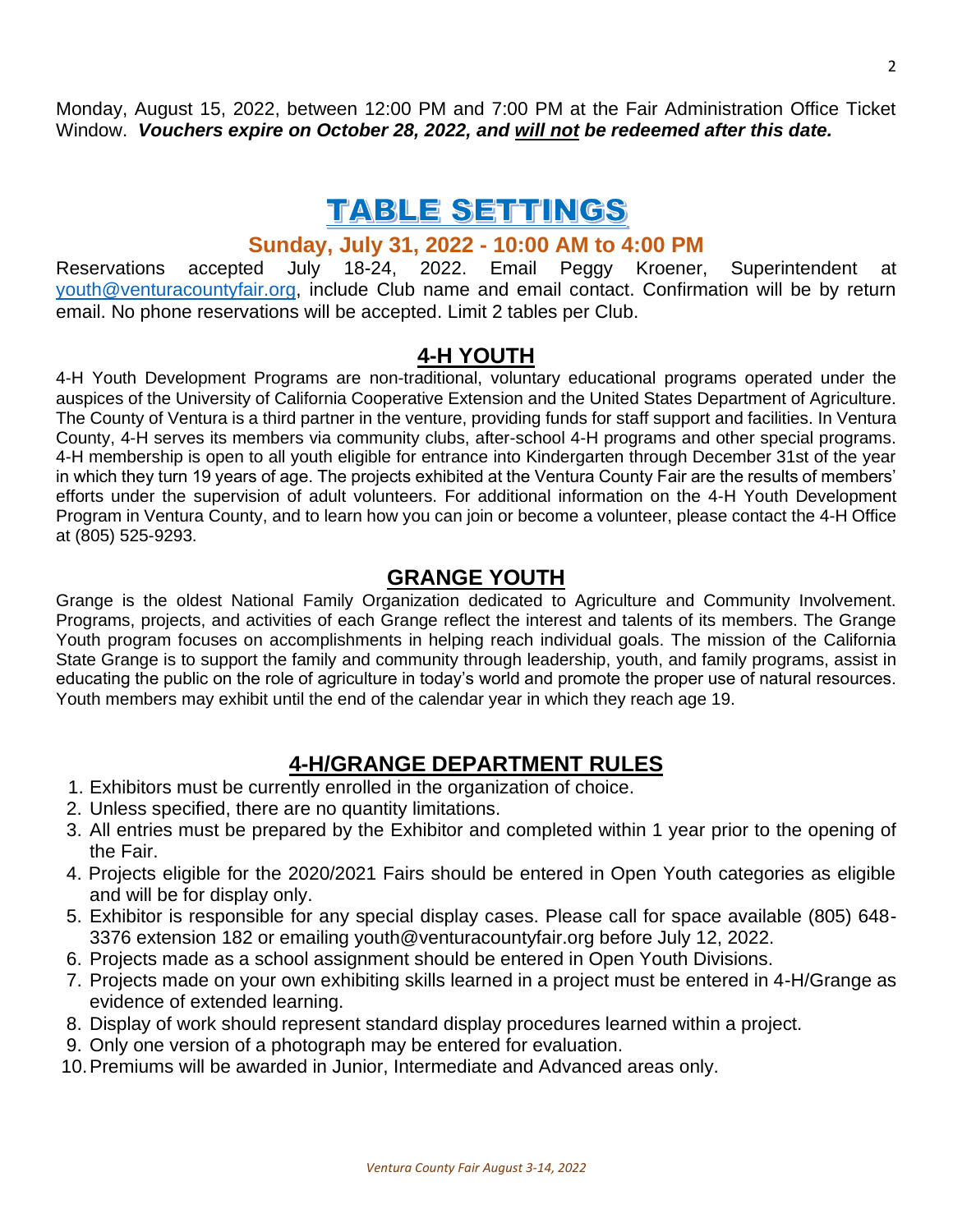**DIVISION AGES** (as of January 1, 2022)

| I. Primary/Beginning | Ages 5-8   |
|----------------------|------------|
| II. Junior           | Ages 9-10  |
| III. Intermediate    | Ages 11-13 |
| IV. Advanced         | Ages 14-18 |

### **DEPARTMENT AWARDS**

1. The Danish System of Judging will be used. This system of judging is based upon established standards of quality for each type of product. In this system each exhibit is judged according to how well it meets the standard rather than how it compares to other exhibits. Judges shall use the following guidelines:

| Blue – Superior                                                             | $92\%$ - 100% | White - Average | 70% - 83%   |  |
|-----------------------------------------------------------------------------|---------------|-----------------|-------------|--|
| Red – Good                                                                  | $84\% - 91\%$ | No Award - Poor | 69% or less |  |
| 2. Premiums awarded in Junior, Intermediate and Advanced Divisions will be: |               |                 |             |  |

Best of Class \$10.00

Best of Division \$20.00

- 3. All Blue-Ribbon winners will be considered for Best of Class. There must be at least 3 entries in a Class for Best of Class to be awarded. However, if a Judge advocates for an exemplary exhibit it may be considered for the Best of Class rosette regardless of the number of entries in the Class.
- 4. Best of Class Winners will be considered for Best of Division.
- 5. Best of Division will be considered for Best of Show Award. One award can be presented in each age group.
- 6. Table settings are a non-premium competition. Ribbons will be awarded.
- 7. Sweepstakes Award will be presented to the outstanding Exhibitor with the highest cumulative points overall. Points will be awarded as follows:

Best of Division  $=$  3 points Best of Class = 2 points Blue  $Ribbon = 1$  point

No points will be awarded for Red or White Ribbons. One overall Sweepstakes Award will be presented.

8. Directors' Award will be chosen by members of the Ventura County Fair Board of Directors. They will select one award from all non-perishable entries. This award does not have to be a First-place winner.

## **TABLE SETTINGS**

### **Set-up Sunday, July 31, 2022 - 10:00 AM to 4:00 PM**

### **RULES**

- 1. Table setting reservations accepted **July 18 through July 24, 2022**, no late entries accepted. *Email Peggy Kroener at [youth@venturacountyfair.org](mailto:youth@venturacountyfair.org)*. **Include the Club name and email contact. Confirmation will be by return email. No phone reservations will be accepted. Limit 2 tables per club.**
- 2. A 40" square tabletop will be provided for your use.
- 3. Layout should include four place settings and a centerpiece.
- 4. All work must be done by 4-H/Grange members.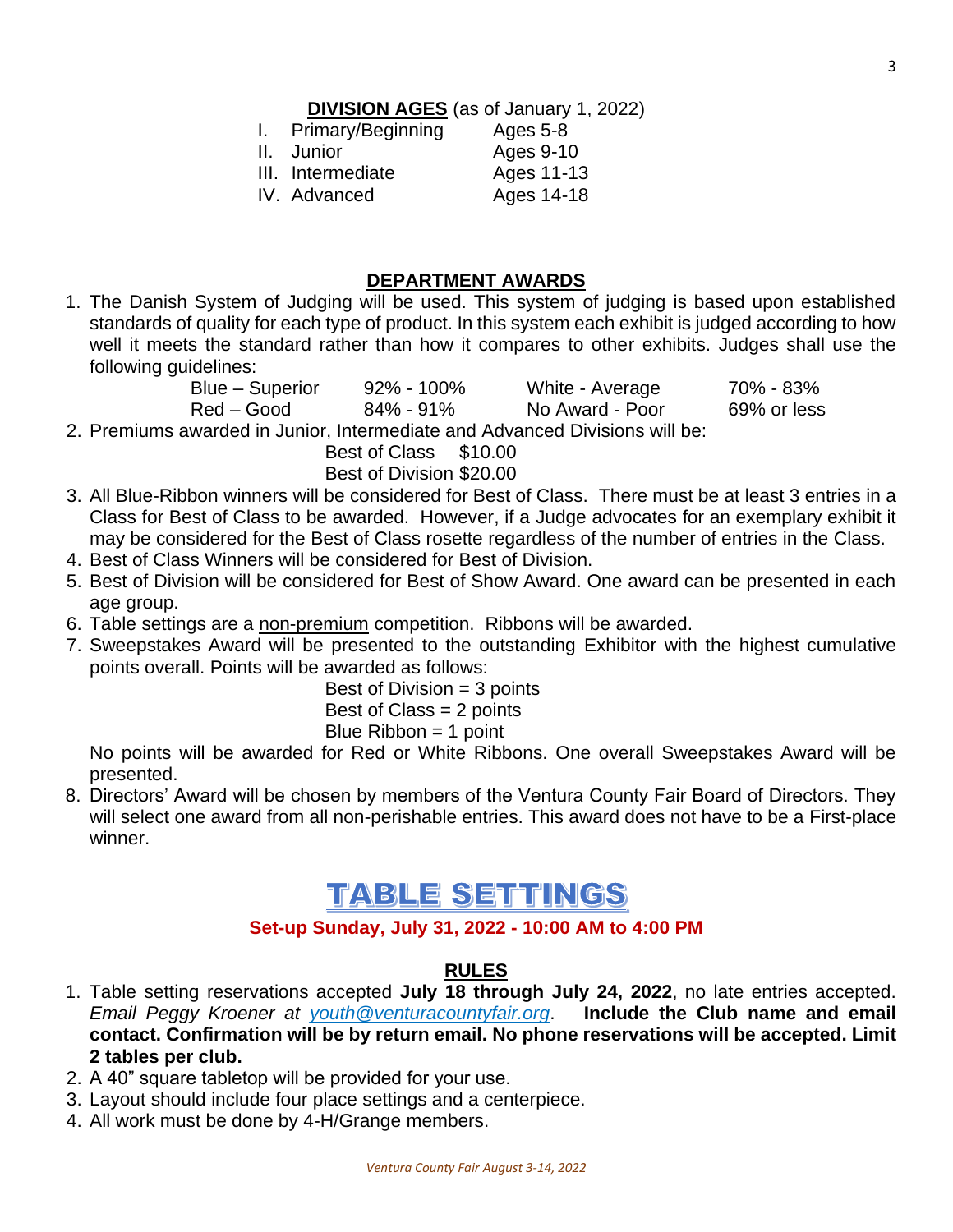- 5. Label your table setting with a title. Sample titles include: BBQ, Picnic, Fair Theme, Holiday, Tea Party, etc. Use your imagination!
- 6. Include menu.
- 7. Settings will be judged on originality and creativity.
- 8. Display sensibly. Fair is not responsible for loss or damage.
- 9. This is intended to be a Club entry, not an Individual entry.
- 10. All tables will be judged using the Danish System of Judging and Ribbons will be awarded.

#### **DIVISION 860 – TABLESETTINGS**

#### Class

1. Table setting, Any Theme

### PRIMARY 4-H

#### **DIVISION 861 – PRIMARY 4-H (5-8 YEARS)**

#### **RULES**

- 1. Limit 5 entries per Exhibitor per Class.
- 2. Refer to individual Divisions for size limits, item descriptions and rules.
- 3. Items are submitted for critique only. No Ribbons will be awarded. All Exhibitors will receive a Participation Ribbon.

#### Class

- 1. Arts & Crafts
- 2. Other

### **GRANGE BEGINNING**

### **DIVISION 862 – GRANGE - BEGINNING (5-8 YEARS)**

### **RULES**

- 1. Limit 5 entries per Exhibitor per Class.
- 2. Refer to individual Divisions for size limits, item descriptions and rules.
- 3. Ribbons only will be awarded. No premiums.

Class

- 1. Arts & Crafts
- 2. Other

## 4-H & GRANGE

## JUNIOR, INTERMEDIATE & ADVANCED

### **ARTS & CRAFTS**

*Ventura County Fair August 3-14, 2022*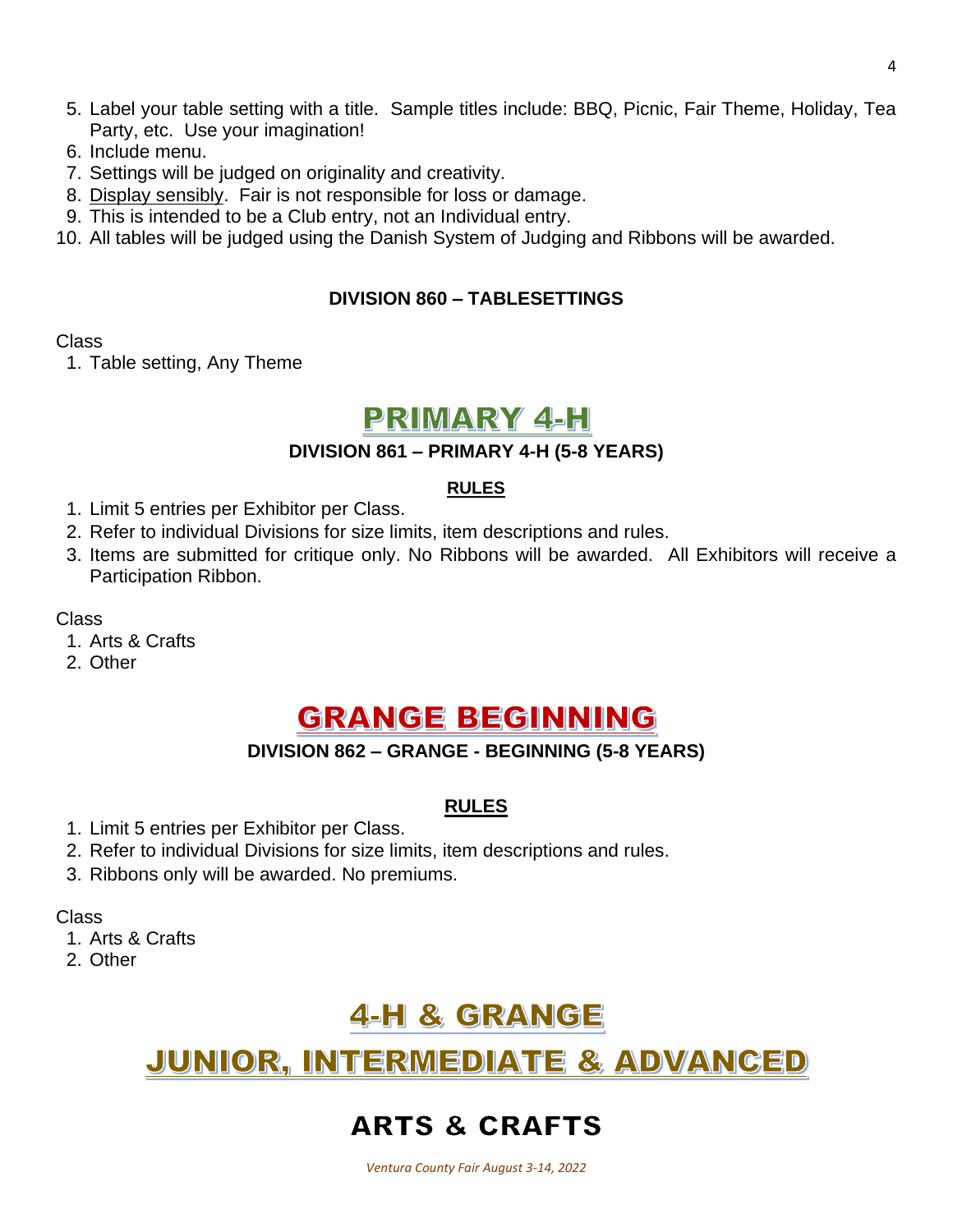### **DIVISION 863 – JUNIOR DIVISION 864 – INTERMEDIATE DIVISION 865 - ADVANCED**

#### Class

- 1. Applied Design 1. Applied Art
- 
- 3. Ceramics, Wheel Thrown 7. Wearable Art
- 4. Clay, Other 8. Other 8. Other
- 
- 2. Ceramics, Hand Built 6. Science-themed Craft
	-
	-

### **CLOTHING AND TEXTILES**

**DIVISION 866– JUNIOR DIVISION 867 – INTERMEDIATE DIVISION 868 – ADVANCED**

Class

- 1. Clothing 4. Quilts
- 
- 3. Knitting & Crochet 6. Other
- 
- 2. Costume 6. Costume 6. Quilted Item
	-

## **FINE ARTS**

**Fine Arts** entries must be mounted on construction paper or light matte board. Pictures without some kind of border will not be accepted. Oils and Acrylics only may be framed and ready to hang with eyehooks and wire. No glass. **Digital Art** - only submit one version of a piece. Put the name of the program used on the back of the matte. All artwork must be matted with light matte board or construction board. Border not to exceed 1".

### **DIVISION 869 – JUNIOR DIVISION 870 – INTERMEDIATE DIVISION 871 – ADVANCED**

Class

1. Drawing & Painting 3. Other 2. Digital Art

## **MECHANICAL SCIENCE**

**DIVISION 872 – JUNIOR DIVISION 873 – INTERMEDIATE DIVISION 874 – ADVANCED**

Class 1. Wood 2. Other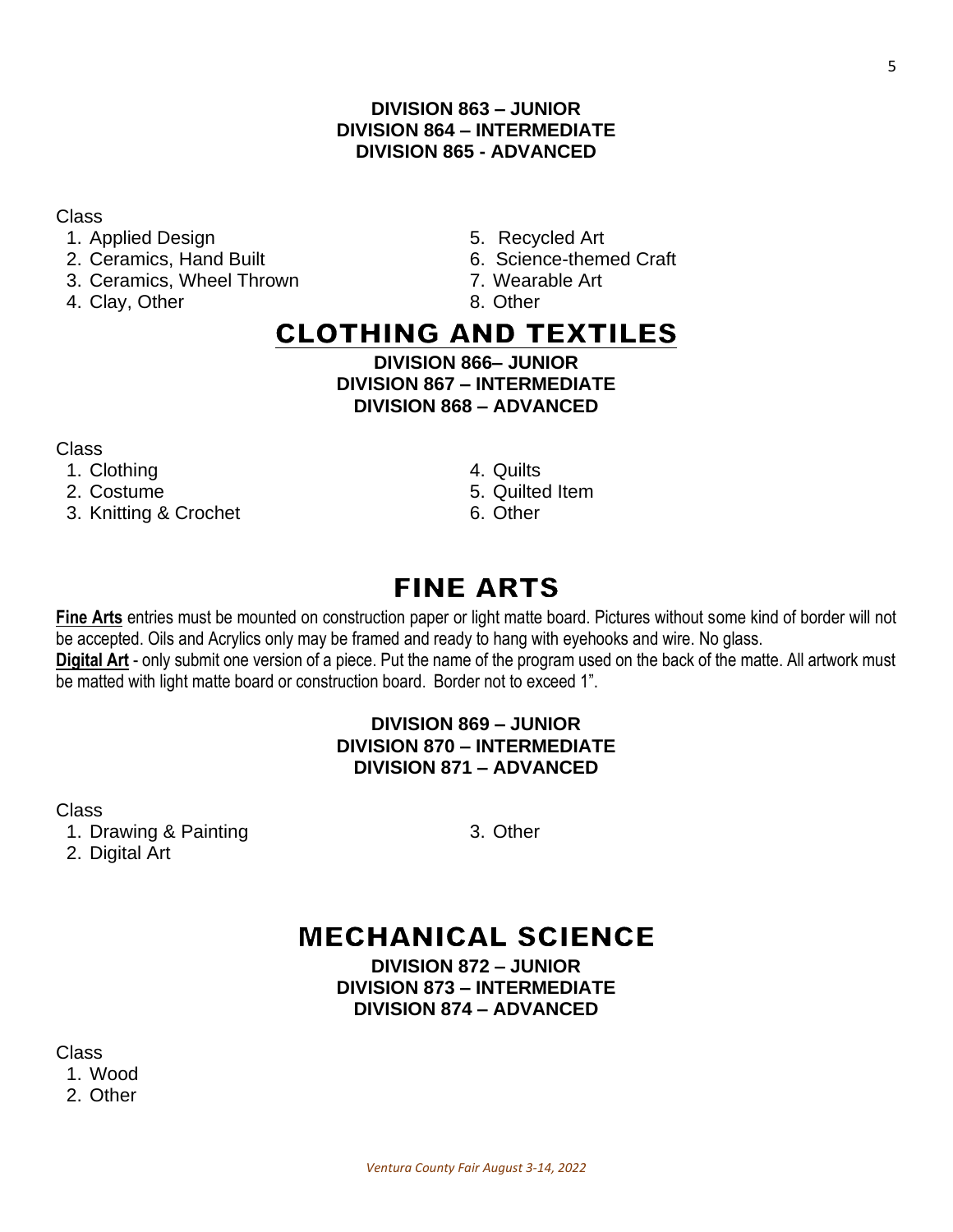## **MISCELLANEOUS PROJECTS**

#### **DIVISION 875 – JUNIOR DIVISION 876 – INTERMEDIATE DIVISION 877 – ADVANCED**

#### **RULES**

- 1. These displays should show evidence of project learning.
- 2. No demonstration title pages.
- 3. Provides for projects not provided for within the YOUTH EXPO (i.e. Livestock, Emerald Star Display, etc.)
- 4. Contact Superintendent for size limitations if display requires a larger space than an 18" X 36" poster.

Class

1. Poster 2. Other

## **NATURAL SCIENCE**

### **DIVISION 878 – JUNIOR DIVISION 879 – INTERMEDIATE DIVISION 880 – ADVANCED**

Collections must have been collected within one year of the opening day of Fair for first year; within two years for second year; and within three years for third year and above.

Class

- 1. Entomology, Collection
- 2. Entomology, Single Specimen
- 3. Other

## **PHOTOGRAPHY**

All photography entries are to be firmly mounted on heavy white, off white, gray, or black matte board. Minimum size is 5" X 7"; maximum size is 11" X 14" not including the border. Borders should not be larger than 1 inch. No glue sticks, tape, or spray adhesive due to humidity in the building. Glue or rubber cement is recommended. Computer Enhanced Photos must include program used on back of matte.

### **DIVISION 881 – JUNIOR DIVISION 882 – INTERMEDIATE DIVISION 883 – ADVANCED**

Limit 5 entries per Class

Class – Black & White Class – Color 1. Action 8. Action 2. Animals 9. Animals

3. Landscape 10. Landscape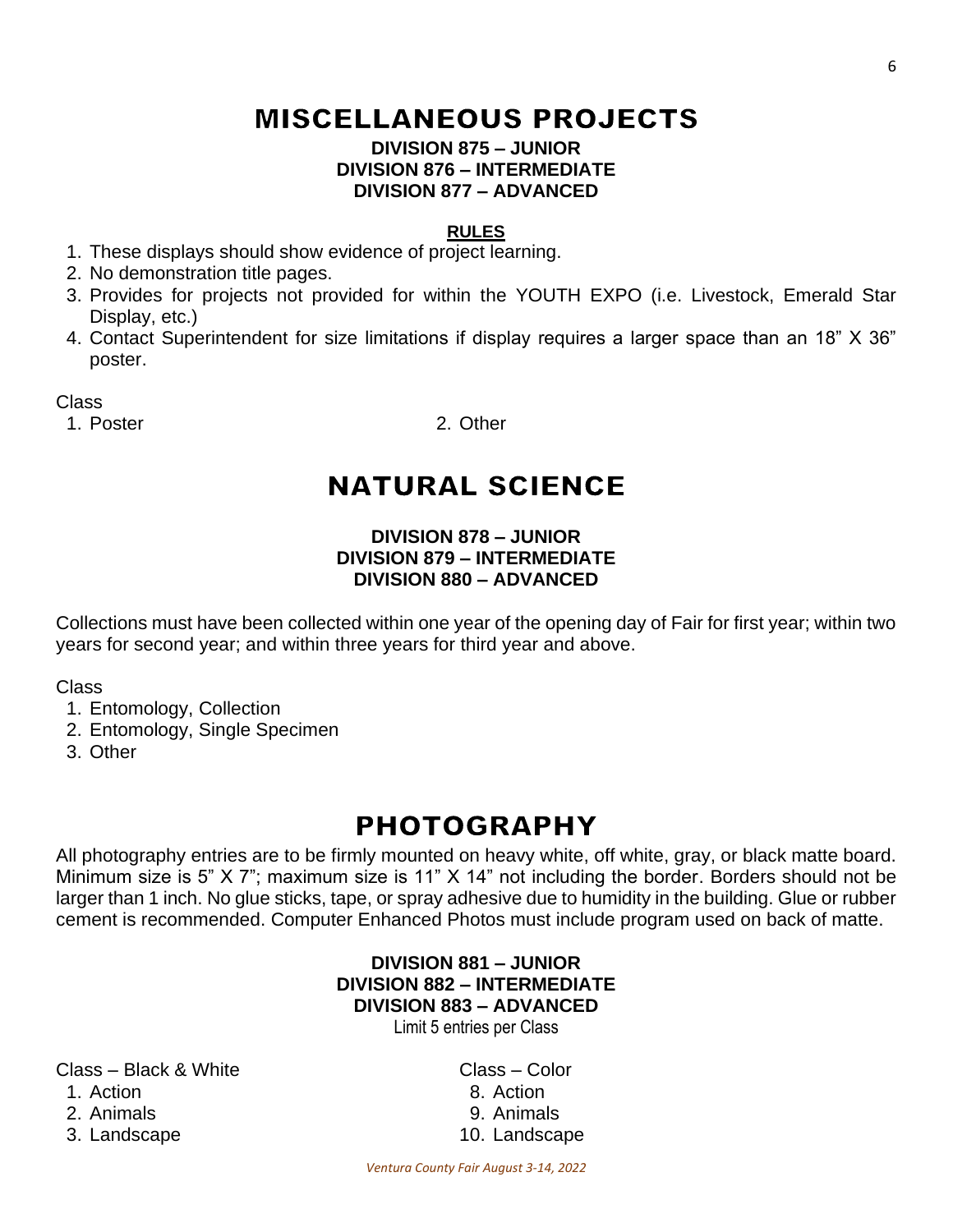- 
- 
- 
- 7. Other, Black & White 14. Other, Color
- 4. Nature 11. Nature
- 5. People 12. People
- 6. Structures 13. Structure
	-
	- 15. Computer Enhanced, Black & White or Color

### **PRESERVED FOODS**

### **DIVISION 884 – JUNIOR DIVISION 885 – INTERMEDIATE DIVISION 886 – ADVANCED**

### **RULES**

- 1. No preserved meat, fish or fowl accepted. Limit 10 entries per Class. Bring **one** jar for jams, jellies, vinegars, juices, and dried foods. Two jars for all others. When two jars are brought, one jar will be opened and judged, and one will be displayed. All open jars must be picked up by Sunday, July 31, 2022, by 5:00 PM. Open jars not picked up will be discarded.
- 2. Entry sheet and label must list the type of produce (i.e., peaches, grape juice, etc.) and the method and process used. Low acid foods must be canned under pressure. No paraffin seals. All canning exhibits must be sealed jars.
- 3. All jellies, jams and dried foods must be in 1/4-pint or 1/2-pint jars. No baggies.

Class

- 1. Canning
- 2. Dried

# ENTRY DAY FOR DIVISIONS 887-891

### **Sunday, July 31, 2022 - 10:00 AM to 5:00 PM**

### **FOODS**

#### **DIVISION 887– PRIMARY 4-H DIVISION 888 – GRANGE BEGINNING** Limit 5 entries per Class

Class

- 1. Baked Items
- 2. Decorated Items
- 3. Other

### **DIVISION 889 – JUNIOR DIVISION 890 – INTERMEDIATE DIVISION 891 - ADVANCED**